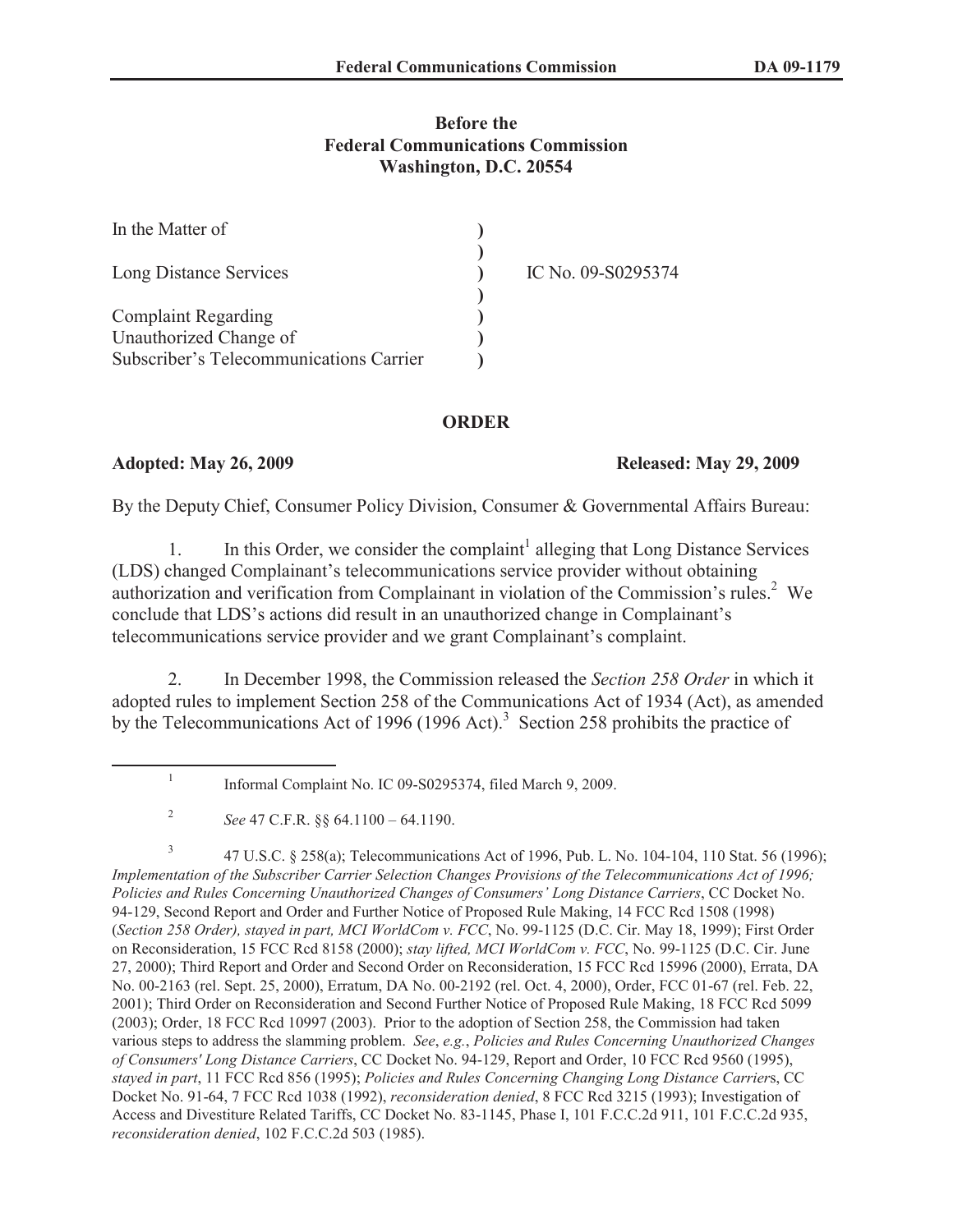"slamming," the submission or execution of an unauthorized change in a subscriber's selection of a provider of telephone exchange service or telephone toll service.<sup>4</sup> In the *Section 258 Order*, the Commission adopted aggressive new rules designed to take the profit out of slamming, broadened the scope of the slamming rules to encompass all carriers, and modified its existing requirements for the authorization and verification of preferred carrier changes. The rules require, among other things, that a carrier receive individual subscriber consent before a carrier change may occur.<sup>5</sup> Pursuant to Section 258, carriers are absolutely barred from changing a customer's preferred local or long distance carrier without first complying with one of the Commission's verification procedures.<sup>6</sup> Specifically, a carrier must: (1) obtain the subscriber's written or electronically signed authorization in a format that meets the requirements of Section 64.1130 authorization; (2) obtain confirmation from the subscriber via a toll-free number provided exclusively for the purpose of confirming orders electronically; or (3) utilize an independent third party to verify the subscriber's order.<sup>7</sup>

3. The Commission also has adopted liability rules. These rules require the carrier to absolve the subscriber where the subscriber has not paid his or her bill. In that context, if the subscriber has not already paid charges to the unauthorized carrier, the subscriber is absolved of liability for charges imposed by the unauthorized carrier for service provided during the first 30 days after the unauthorized change. $8$  Where the subscriber has paid charges to the unauthorized carrier, the Commission's rules require that the unauthorized carrier pay 150% of those charges to the authorized carrier, and the authorized carrier shall refund or credit to the subscriber 50% of all charges paid by the subscriber to the unauthorized carrier.<sup>9</sup> Carriers should note that our actions in this order do not preclude the Commission from taking additional action, if warranted, pursuant to Section 503 of the Act.<sup>10</sup>

4. We received Complainant's complaint on March 9, 2009, alleging that Complainant's telecommunications service provider had been changed to LDS without Complainant's authorization. Pursuant to Sections 1.719 and 64.1150 of our rules,<sup>11</sup> we notified

4 47 U.S.C. § 258(a).

5 *See* 47 C.F.R. § 64.1120.

7 *See* 47 C.F.R. § 64.1120(c). Section 64.1130 details the requirements for letter of agency form and content for written or electronically signed authorizations. 47 C.F.R. § 64.1130.

8 *See* 47 C.F.R. §§ 64.1140, 64.1160. Any charges imposed by the unauthorized carrier on the subscriber for service provided after this 30-day period shall be paid by the subscriber to the authorized carrier at the rates the subscriber was paying to the authorized carrier at the time of the unauthorized change. *Id.*

9 *See* 47 C.F.R. §§ 64.1140, 64.1170.

<sup>10</sup> *See* 47 U.S.C. § 503.

<sup>11</sup> 47 C.F.R. § 1.719 (Commission procedure for informal complaints filed pursuant to Section 258 of the Act); 47 C.F.R. § 64.1150 (procedures for resolution of unauthorized changes in preferred carrier).

<sup>6</sup> 47 U.S.C. § 258(a).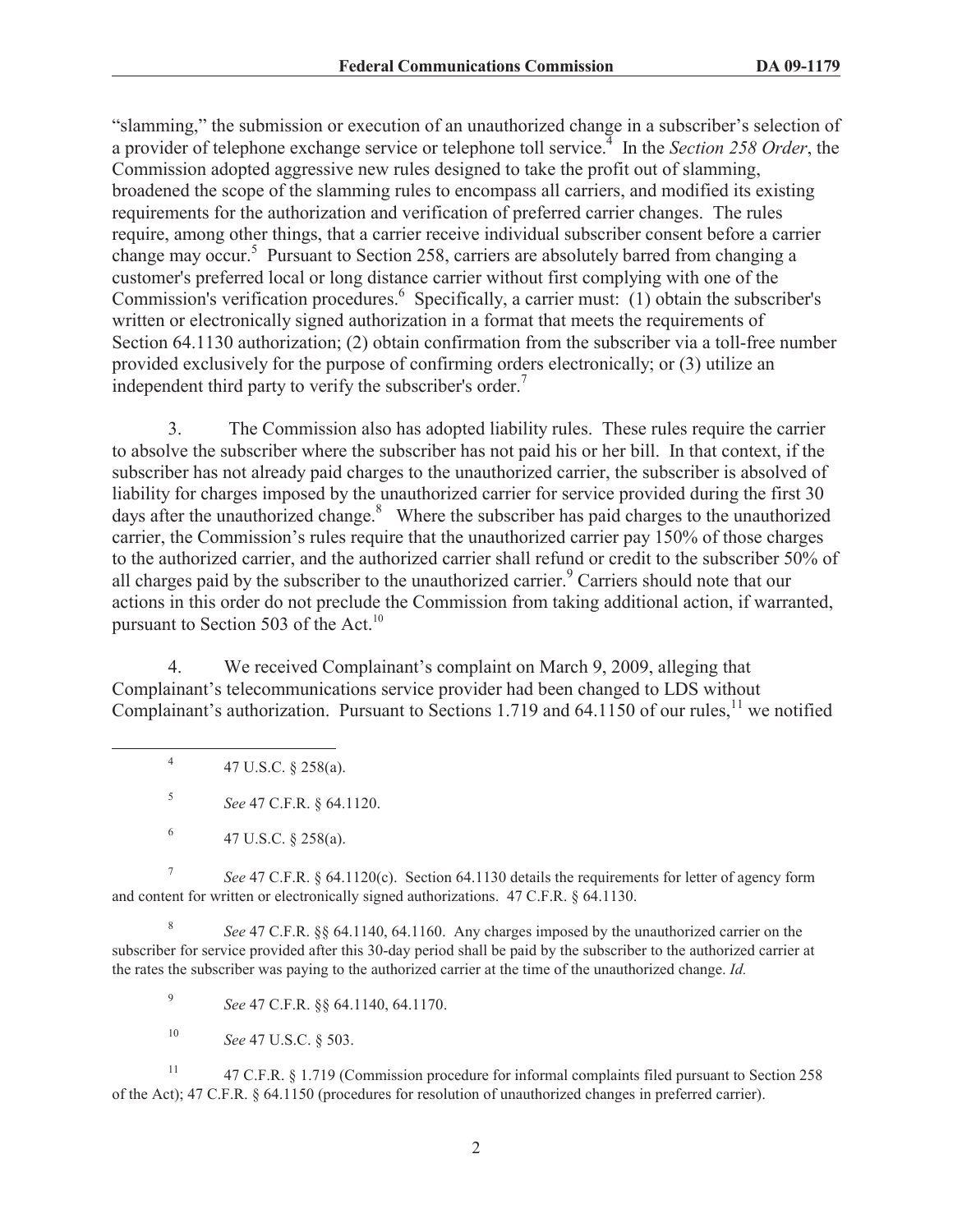LDS of the complaint and LDS responded on April 15, 2009.<sup>12</sup> LDS states that authorization was received through third party verification (TPV). LDS's verifier, however, failed to confirm that the person on the call wanted to make the carrier change, in violation of our rules.<sup>13</sup> We find that LDS has failed to produce clear and convincing evidence that Complainant authorized a carrier change.<sup>14</sup> Therefore, we find that LDS's actions resulted in an unauthorized change in Complainant's telecommunications service provider and we discuss LDS's liability below.<sup>15</sup>

5. Pursuant to Section 64.1170(b) our rules, LDS must forward to AT&T an amount equal to 150% of all charges paid by the subscriber to LDS along with copies of any telephone bills issued from LDS to the Complainant.<sup>16</sup> Within ten days of receipt of this amount, AT&T shall provide a refund or credit to Complainant in the amount of 50% of all charges paid by Complainant to LDS. Complainant has the option of asking AT&T to re-rate LDS charges based on AT&T rates and, on behalf of Complainant, seek from LDS, any re-rated amount exceeding 50% of all charges paid by Complainant to LDS. AT&T must also send a notice to the Commission, referencing this Order, stating that is has given a refund or credit to Complainant.<sup>17</sup> If AT&T has not received the reimbursement required from LDS within 45 days of the release of this Order, AT&T must notify the Commission and Complainant accordingly. AT&T also must notify the Complainant of his or her right to pursue a claim against LDS for a refund of all charges paid to  $LDS<sup>18</sup>$ 

6. Accordingly, IT IS ORDERED that, pursuant to Section 258 of the Communications Act of 1934, as amended, 47 U.S.C. § 258, and Sections 0.141, 0.361 and 1.719 of the Commission's rules, 47 C.F.R. §§ 0.141, 0.361, 1.719, the complaint filed against LDS IS GRANTED.

7. IT IS FURTHER ORDERED that, pursuant to Section 64.1170(b) of the Commission's rules, 47 C.F.R. § 64.1170(b), that LDS must forward to AT&T an amount equal to 150% of all charges paid by the subscriber along with copies of any telephone bills issued from the company to the Complainant within ten (10) days of the release of this order.

<sup>15</sup> If Complainant is unsatisfied with the resolution of this complaint, Complainant may file a formal complaint with the Commission pursuant to Section 1.721 of the Commission's rules, 47 C.F.R. § 1.721. Such filing will be deemed to relate back to the filing date of Complainant's informal complaint so long as the formal complaint is filed within 45 days from the date this order is mailed or delivered electronically to Complainant. *See* 47 C.F.R. § 1.719.

- <sup>16</sup> *See* 47 C.F.R § 64.1170(b)(1)(2).
- <sup>17</sup> *See* 47 C.F.R. § 64.1170(c).
- <sup>18</sup> *See* 47 C.F.R. § 64.1170(e).

<sup>&</sup>lt;sup>12</sup> LDS's Response to Informal Complaint No. IC 09-S0295374, received April 15, 2009.

<sup>13</sup> *See* 47 C.F.R. § 64.1120(c)(3)(iii).

<sup>14</sup> *See* 47 C.F.R. § 64.1150(d).